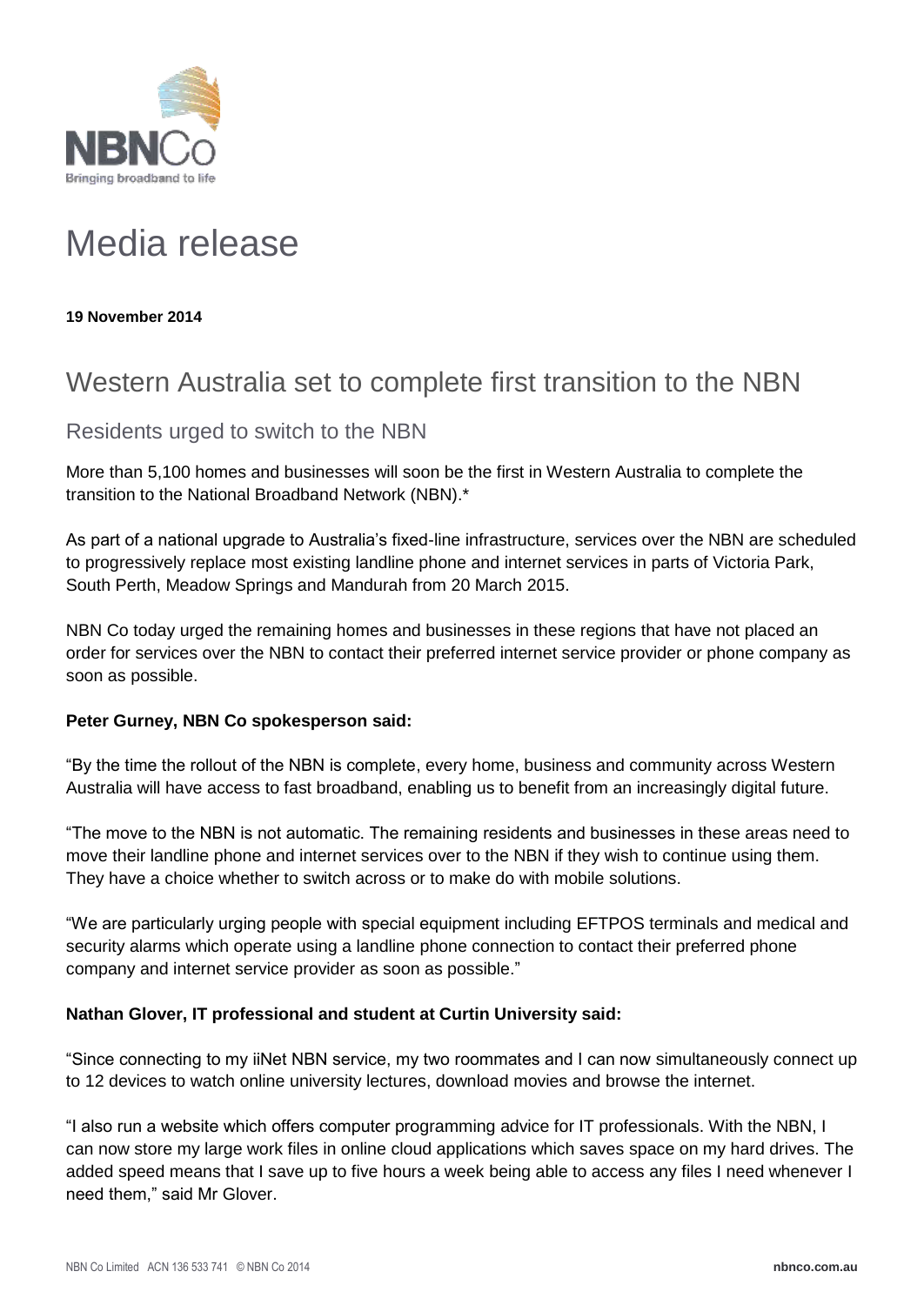You can find out whether you are eligible to connect to the NBN as well as more information about the steps you need to take to make the switch by visiting [nbnco.com.au/switch.](http://www.nbnco.com.au/switch)

#### **Regions scheduled to complete the transition include:**

| <b>Suburb</b>                        | <b>Premises (approx.)</b> | <b>Switch-off date</b>   |
|--------------------------------------|---------------------------|--------------------------|
| Parts of Victoria Park & South Perth | 2.200                     | 20 March & 17 April 2015 |
| Parts of Meadow Springs              | 1.100                     | 6 May 2015               |
| Parts of Mandurah                    | 1.800                     | 6 May 2015               |

The NBN rollout continues to grow momentum in Western Australia with more than 22,000 homes and businesses already connected. Work is also underway to expand the network to an additional 68,000 premises across the state. Below outlines the new suburbs to begin build preparation and build commenced during November 2014.

#### **Build Preparation**

| l Area      | <b>Premises (approx.)</b> | <b>Suburbs</b>                          |
|-------------|---------------------------|-----------------------------------------|
| Applecross  | 2.600                     | Winthrop                                |
| Geraldton   | 2.600                     | Tarcoola Beach, Wandina, Mount Tarcoola |
| South Perth | 3,000                     | Como                                    |

#### **Build Commenced**

| <b>Area</b>           | <b>Premises (approx.)</b> | <b>Suburbs</b>                       |
|-----------------------|---------------------------|--------------------------------------|
| Applecross            | 2.900                     | Brentwood, Mount Pleasant, Booragoon |
| <b>Meadow Springs</b> | 500                       | Secret Harbour, Golden Bay           |
| South Perth           | 2.800                     | South Perth, Como                    |
| Victoria Park         | 2,900                     | Kewdale, Lathlain, Carlisle          |

**Media enquiries NBN Co Media Hotline**

**P:** 02 9927 4200

**E:** [media@nbnco.com.au](mailto:media@nbnco.com.au)

#### **Media materials:**

Supporting video, audio and image files can be downloaded from the below link: <https://www.dropbox.com/sh/pwm1anr7qvw0txh/AACv8fBH834oFmhl4qiRDsuqa?dl=0>

#### **Notes to editors:**

- The move to the NBN is not automatic homes and businesses will need to take the following steps:
	- **1. Contact your preferred internet service provider or phone company:** 
		- a. If you have a medical alarm or alert (or a family member, carer or friend) you are encouraged to register your details with NBN Co's Medical Alarm Register by calling 1800 227 300 or complete the online form at [nbnco.com.au/medicalregister.](http://www.nbnco.com.au/medicalregister)
		- b. If you have an EFTPOS terminal, fax or alarm system, call the provider of that service (for example your bank) to ask what internet or landline phone services over the NBN will support the device.
		- c. If your building has an emergency lift phone and/or a fire indicator panel you are encouraged to register your details with NBN Co so these services can be identified by calling 1800 687 626.\*\*\*
		- Contact your preferred phone company or internet service provider and discuss your requirements.
		- **2. Choose** a plan that suits your needs.
		- **3. Order** your service over the NBN as soon as possible.
- Areas within suburbs will have different switch off dates depending on when the NBN becomes available to their premises.